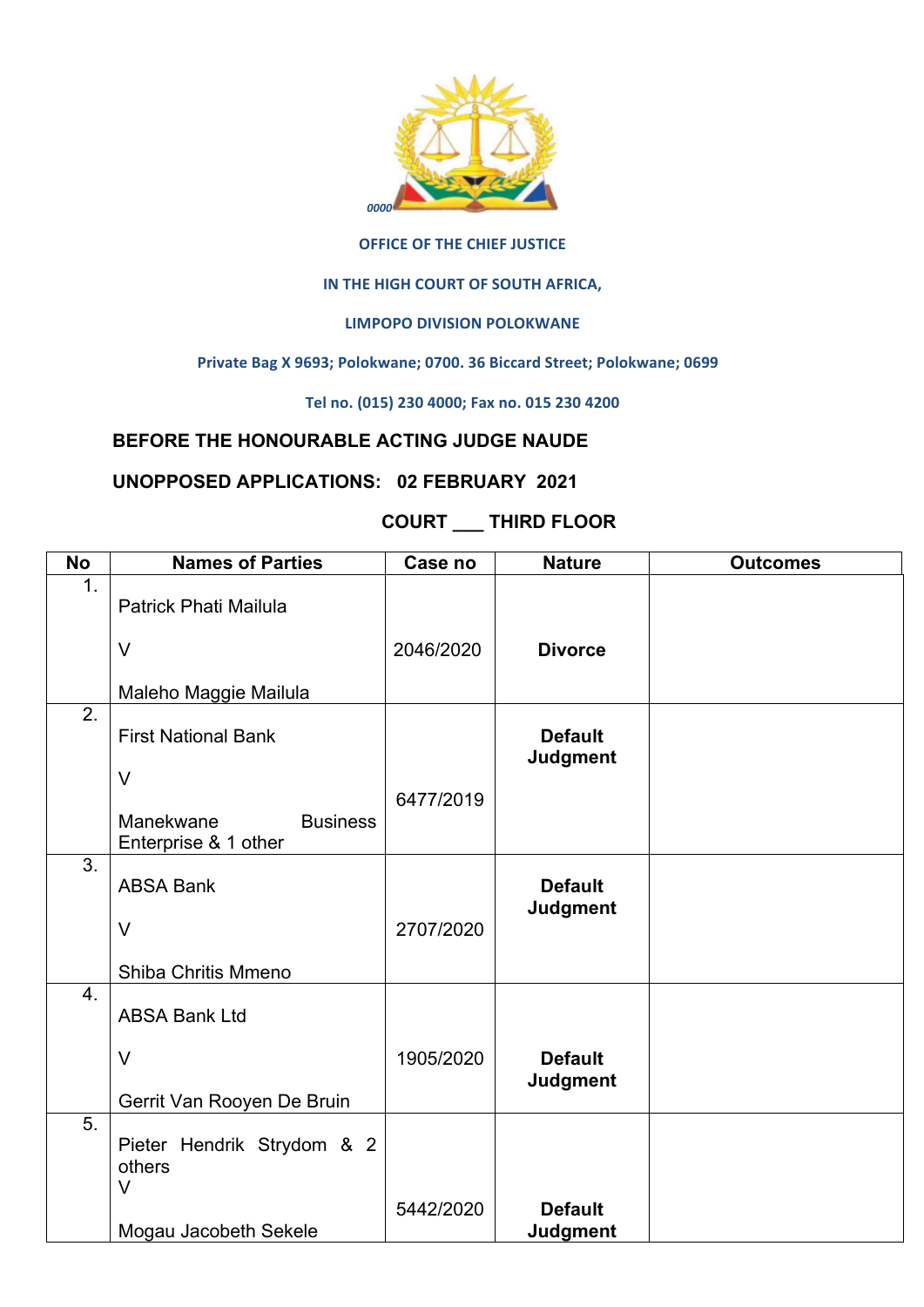| 6.               | <b>Nedbank Limited</b>                    |           |                                   |  |
|------------------|-------------------------------------------|-----------|-----------------------------------|--|
|                  | $\vee$                                    | 7541/2019 | <b>Default</b>                    |  |
|                  | George Da Silva Mamalho N.O<br>& 3 others |           | <b>Judgment</b>                   |  |
| $\overline{7}$ . | Ramonyai Matome Calvin                    |           |                                   |  |
|                  | $\vee$                                    | 4032/2020 | <b>Default</b><br><b>Judgment</b> |  |
|                  | MEC for Health, Limpopo<br>Province       |           |                                   |  |
| 8.               | Nkahloleng Maila Jan                      |           |                                   |  |
|                  | $\vee$                                    | 230/2020  | <b>Default</b>                    |  |
|                  | Minister of Police                        |           | <b>Judgment</b>                   |  |
| 9.               | <b>ABSA Bank</b>                          | 5085/2020 | <b>Summary</b>                    |  |
|                  | $\vee$<br>Tebogo Faith Maja               |           | <b>Judgment</b>                   |  |
| 10.              | <b>Standard Bank</b>                      |           |                                   |  |
|                  |                                           | 6394/2019 | <b>Default</b>                    |  |
|                  | $\vee$                                    |           | Judgment &<br>Rule 46             |  |
|                  | Tshamano Winnie Mulaudzi                  |           |                                   |  |
| $\overline{11}$  | <b>BMW Finance Services</b>               |           | Rule 46                           |  |
|                  | $\vee$                                    | 7161/2017 |                                   |  |
|                  | Danny Lesiba Masimene                     |           |                                   |  |
| 12.              | <b>ABSA Bank Limited</b>                  |           |                                   |  |
|                  | $\vee$                                    | 212/2019  |                                   |  |
|                  |                                           |           | Rule 46                           |  |
|                  | Leornard Johannes Oberholzer              |           |                                   |  |
| 13.              | Mokoena KA o.b.o Mokoena<br><b>SF</b>     |           | <b>Compel</b>                     |  |
|                  |                                           | 1414/2017 |                                   |  |
|                  | $\vee$                                    |           |                                   |  |
|                  | MEC for Health, Limpopo<br>Province       |           |                                   |  |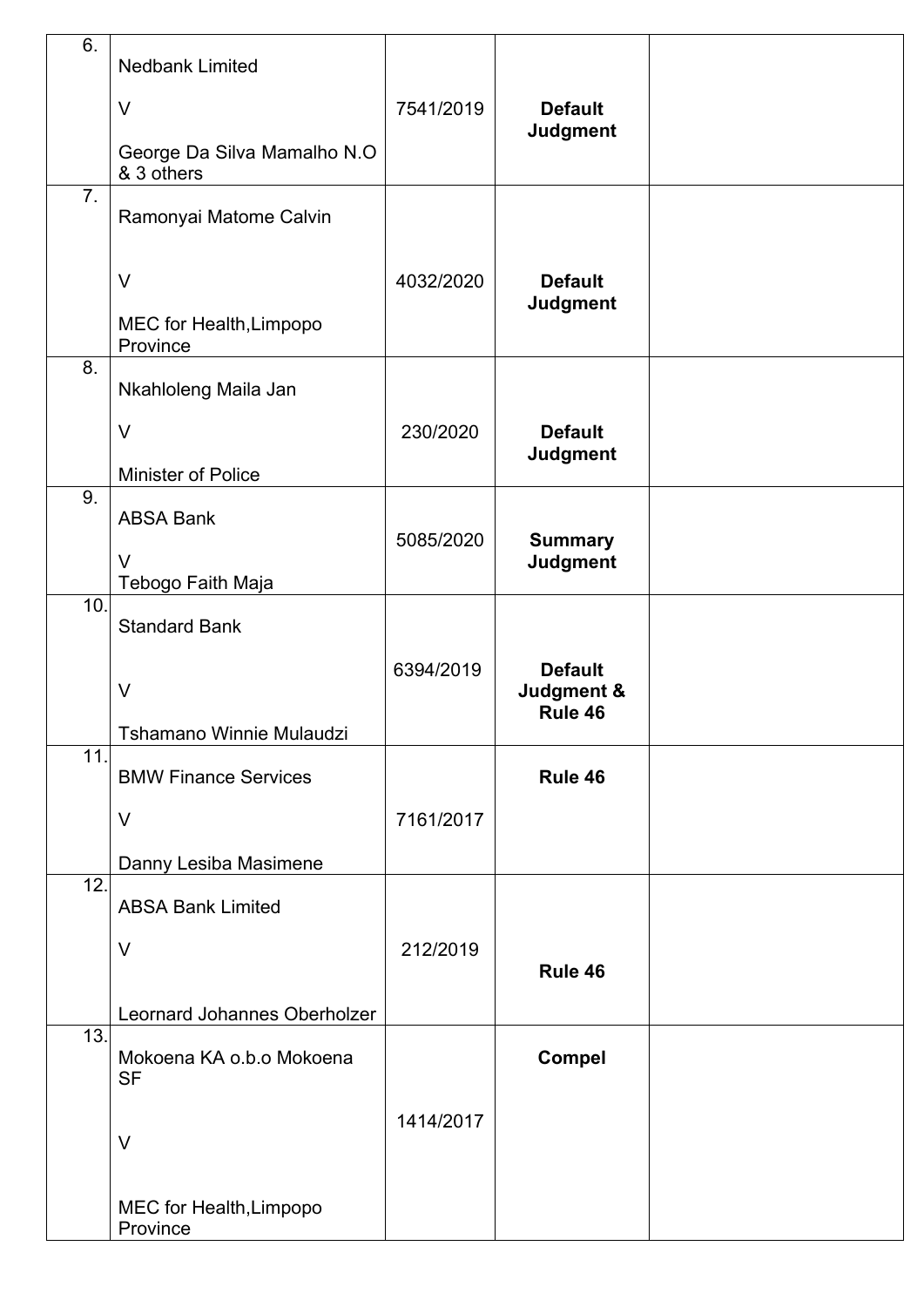| 14. | Libisi Abel Mohlala                                                  |           | <b>Compel</b>                    |  |
|-----|----------------------------------------------------------------------|-----------|----------------------------------|--|
|     | $\vee$                                                               | 6348/2020 |                                  |  |
|     | Information Officer: Premier of<br>Limpopo Province & 3 others       |           |                                  |  |
| 15. | <b>Rudolph Phillipus Pretorius</b>                                   |           |                                  |  |
|     | $\vee$                                                               | 6336/2020 | <b>Compel</b>                    |  |
|     | <b>Michel Pretorius</b>                                              |           |                                  |  |
| 16. | Makgale Lazarus Malepe                                               |           |                                  |  |
|     | $\vee$                                                               | 5766/2018 |                                  |  |
|     | Minister of Police                                                   |           | <b>Compel</b>                    |  |
| 17. | MAshilo Ephaphrus Mokoena<br>& 1 other                               |           |                                  |  |
|     | $\vee$                                                               | 6434/2020 | <b>Rule Nisi</b><br>(Compel)     |  |
|     | <b>Thornhill Villages Homeowners</b><br>Association (NPC) & 5 others |           |                                  |  |
| 18. | Dada's World of Hardware CC                                          |           |                                  |  |
|     | $\vee$                                                               | 8318/2018 | <b>Rule Nisi</b><br>(Winding Up) |  |
|     | Moshoeu Investments (Pty)Ltd                                         |           |                                  |  |
| 19. | <b>Nedbank Limited</b>                                               |           |                                  |  |
|     | $\vee$                                                               | 3757/2018 | <b>Rule Nisi</b>                 |  |
|     | Jacobus Nicolaas Terblance                                           |           | (Winding Up)                     |  |
|     |                                                                      |           |                                  |  |
| 20. | Ludick's Transport CC                                                |           |                                  |  |
|     | $\vee$                                                               | 3764/2020 | <b>Rule Nisi</b><br>(Winding Up) |  |
|     | 27 April Import and Export<br>(Pty) Ltd`                             |           |                                  |  |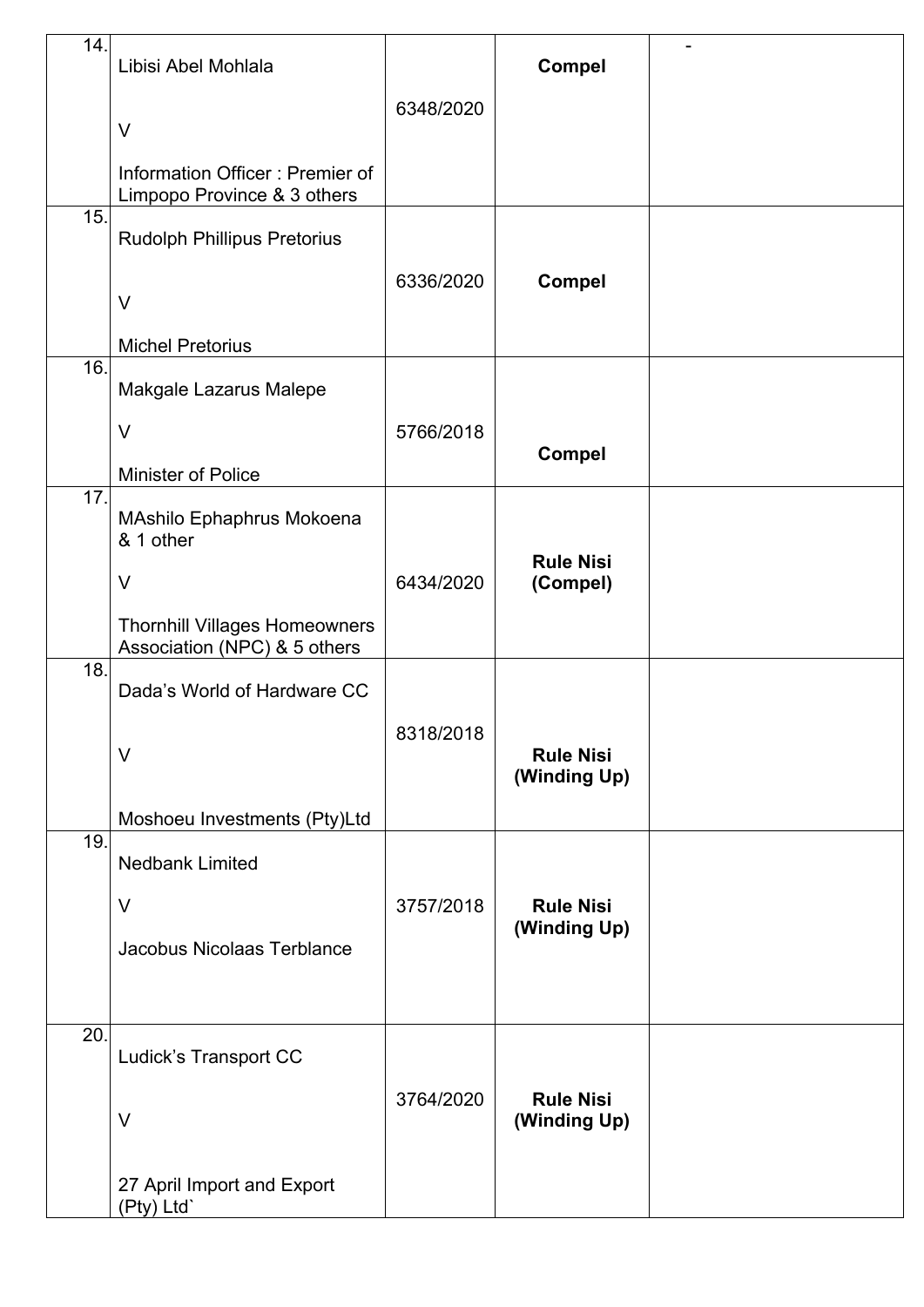| 21. | Rikkhouhla Foods CC                                                            |           |                                    |  |
|-----|--------------------------------------------------------------------------------|-----------|------------------------------------|--|
|     | $\vee$<br><b>Khanaba Bussiness</b><br><b>Enterprises CC</b>                    | 3620/2020 | <b>Rule Nisi</b><br>(Liquidation)  |  |
| 22. | Deon Marius Botha N.O & 2<br>others                                            |           |                                    |  |
|     | $\vee$                                                                         | 6409/2020 | Liquidation                        |  |
|     | Micmar Markerting and<br>Consulting (Pty) Ltd                                  |           |                                    |  |
| 23. | Rikhouhla Foods CC                                                             |           |                                    |  |
|     | $\vee$                                                                         | 3614/2020 | Liquidation                        |  |
|     | Hunadi's Family Trading &<br>Projects CC                                       |           |                                    |  |
| 24. | Siyakhula Foods Mpumalanga<br>CC                                               |           |                                    |  |
|     | $\vee$                                                                         | 3618/2020 | Liquidation                        |  |
|     | Mokgatshelwa Trading and<br>Projects CC                                        |           |                                    |  |
| 25. | SL Schoeman t/a Groblersdal<br>Motor & Diesel Engineers                        |           | <b>Sequestration</b>               |  |
|     | $\vee$                                                                         | 6047/2020 |                                    |  |
| 26. | Jacobus Eksteen                                                                |           |                                    |  |
|     | Rachel Raesetja Malebane                                                       |           |                                    |  |
|     | $\vee$                                                                         | 6436/2020 | <b>Declaratory</b><br><b>Order</b> |  |
|     | Mashaba Malesela William & 4<br>others                                         |           |                                    |  |
| 27. | Malesela Alfred Kekana & 2<br>others                                           |           |                                    |  |
|     | $\vee$                                                                         | 4618/2020 | <b>Declaratory</b><br><b>Order</b> |  |
|     | Minister of Justice and<br><b>Constitutional Development &amp;</b><br>2 others |           |                                    |  |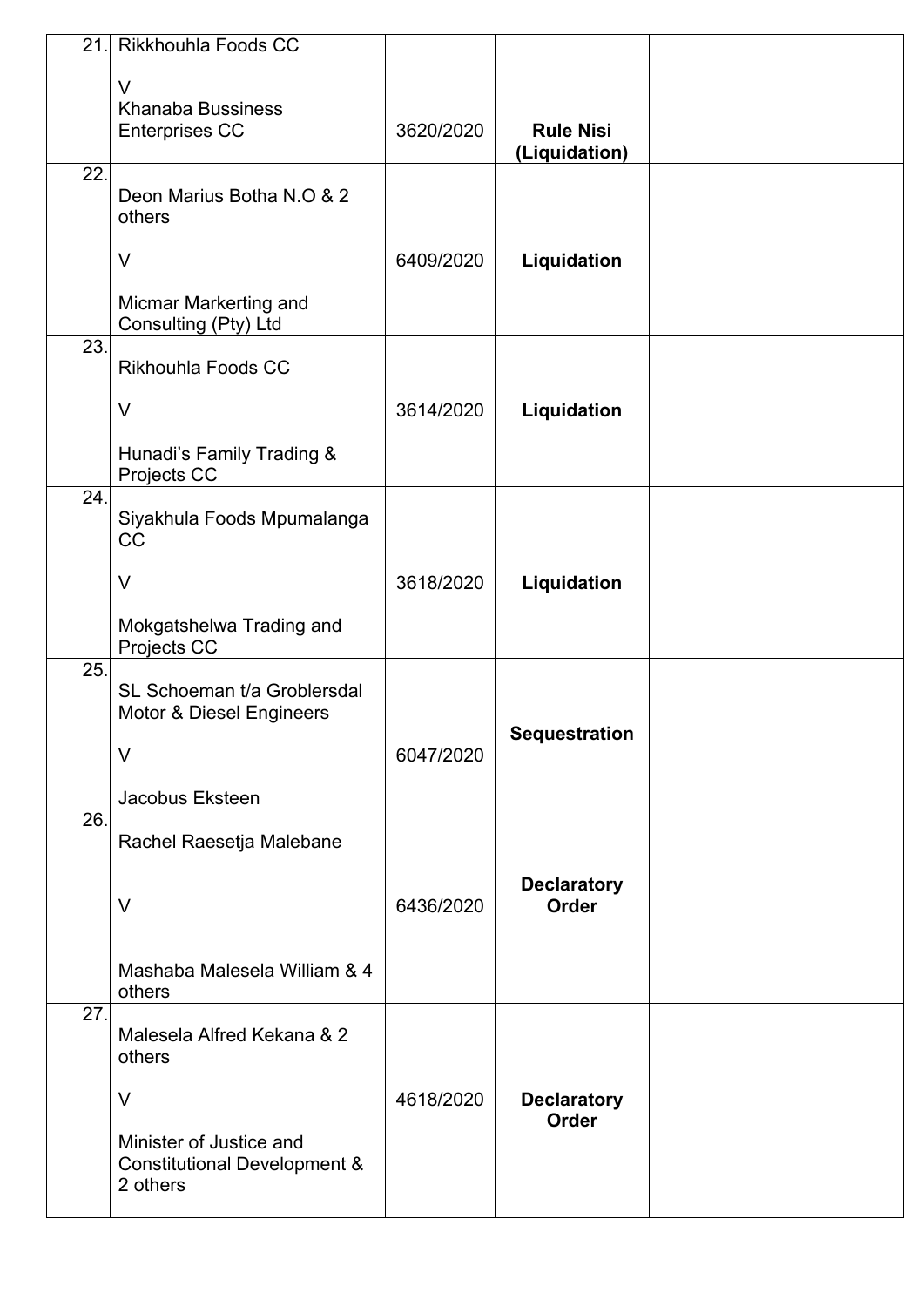| 28. | Given Mhangwane                                             |           |                                          |  |
|-----|-------------------------------------------------------------|-----------|------------------------------------------|--|
|     | $\vee$                                                      | 4781/2019 | <b>Joinder</b>                           |  |
|     | Minister of Police & 1 other                                |           |                                          |  |
| 29. | <b>Meridian Operations Company</b><br>NPC & 2 others        |           |                                          |  |
|     | $\vee$                                                      | 2780/2019 | <b>Review &amp; Set-</b><br><b>Aside</b> |  |
|     | MEC for the Limpopo<br>Department of Education & 1<br>other |           |                                          |  |
| 30. | Ngwana Madimane Edith                                       |           |                                          |  |
|     | $\vee$                                                      | 7518/2017 | <b>Striking Out</b>                      |  |
|     | S.P Mpanya & 4 others                                       |           |                                          |  |
| 31. | Dorcus Mmatlou Mashilo o.b.o<br>Tshepo Philimon Mashilo     |           |                                          |  |
|     | $\vee$                                                      | 1911/2017 | <b>Condonation</b>                       |  |
|     | Minister of Police & 1 other                                |           |                                          |  |
| 32. | Shonisani Mudau                                             |           |                                          |  |
|     | $\vee$                                                      | 3767/2020 | Rule 43                                  |  |
|     | Lesiba Peter Mothoa                                         |           |                                          |  |
| 33. | Mpho Abram Moroaswi                                         |           |                                          |  |
|     | $\vee$                                                      | 3253/2020 | Rule 33                                  |  |
|     | Minister of Police & 2 others                               |           |                                          |  |